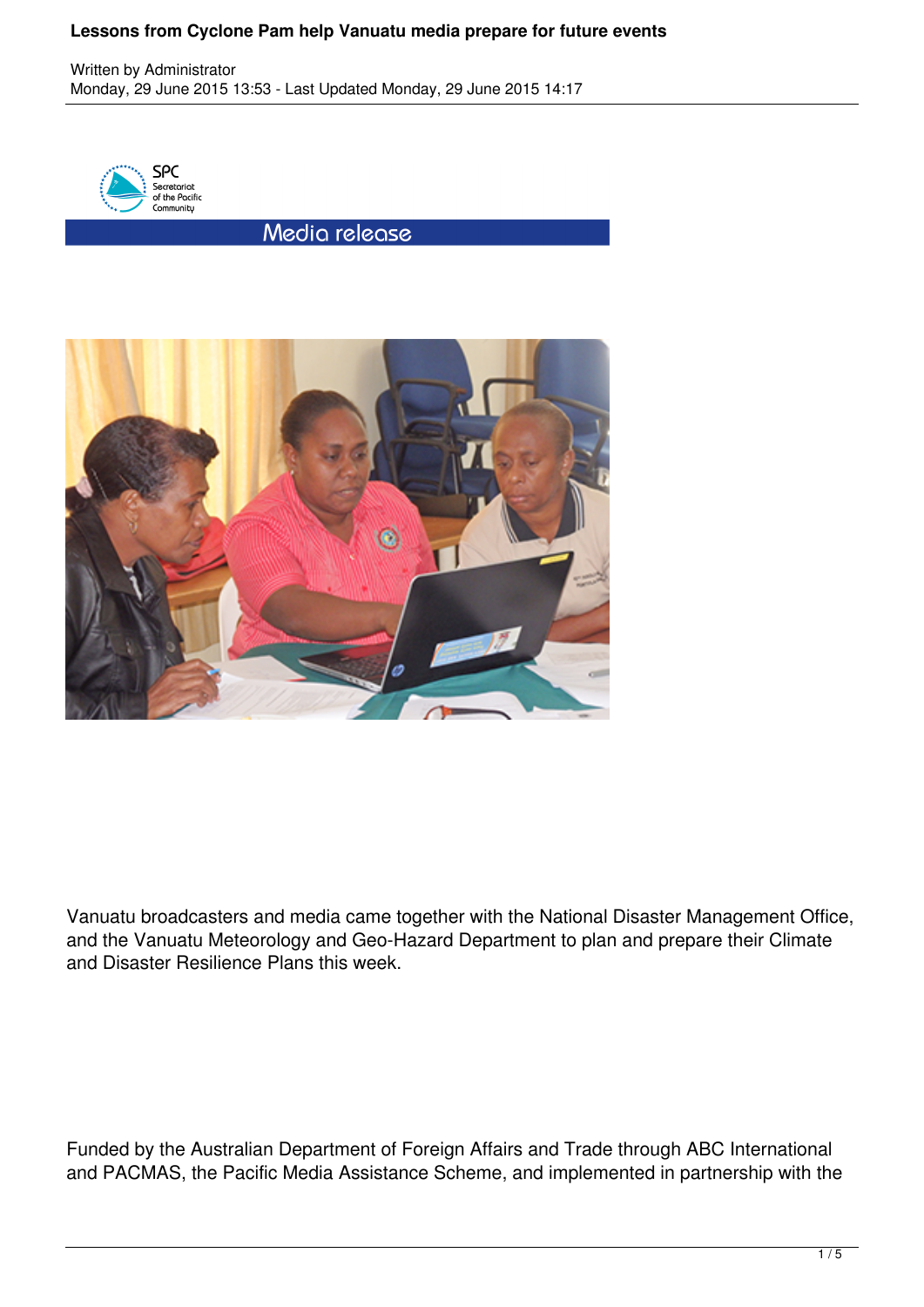## **Lessons from Cyclone Pam help Vanuatu media prepare for future events**

Written by Administrator Monday, 29 June 2015 13:53 - Last Updated Monday, 29 June 2015 14:17

Secretariat of the Pacific Communty (SPC) and the Secretariat of the Pacific Regional Environment Programme (SPREP), this training seeks to assist Pacific broadcasters in eight countries in preparing plans that will help them be more resilient to the effects of climate change and disasters.

Having the very recent experience of category five Tropical Cyclone Pam, the broadcasters and government ministries were able to share their experiences and lessons learnt to help develop plans.

This will help them continue broadcasting warnings and information to the public during times of disaster when people need this service the most.

According to the Acting Director of the Vanuatu Meteorology and Geo-Hazard Department of Vanuatu, David Gibson, the workshop is useful in helping the media understand the terms and definitions used by the Meteorological Services, and the National Disaster Management Office. This includes the differences between the various levels of advisories and warnings issued during disasters.

"The National Disaster Management Office and the Meteorological Services rely on the media to get this information out to the communities accurately and in a timely fashion in order to save lives," Mr Gibson said.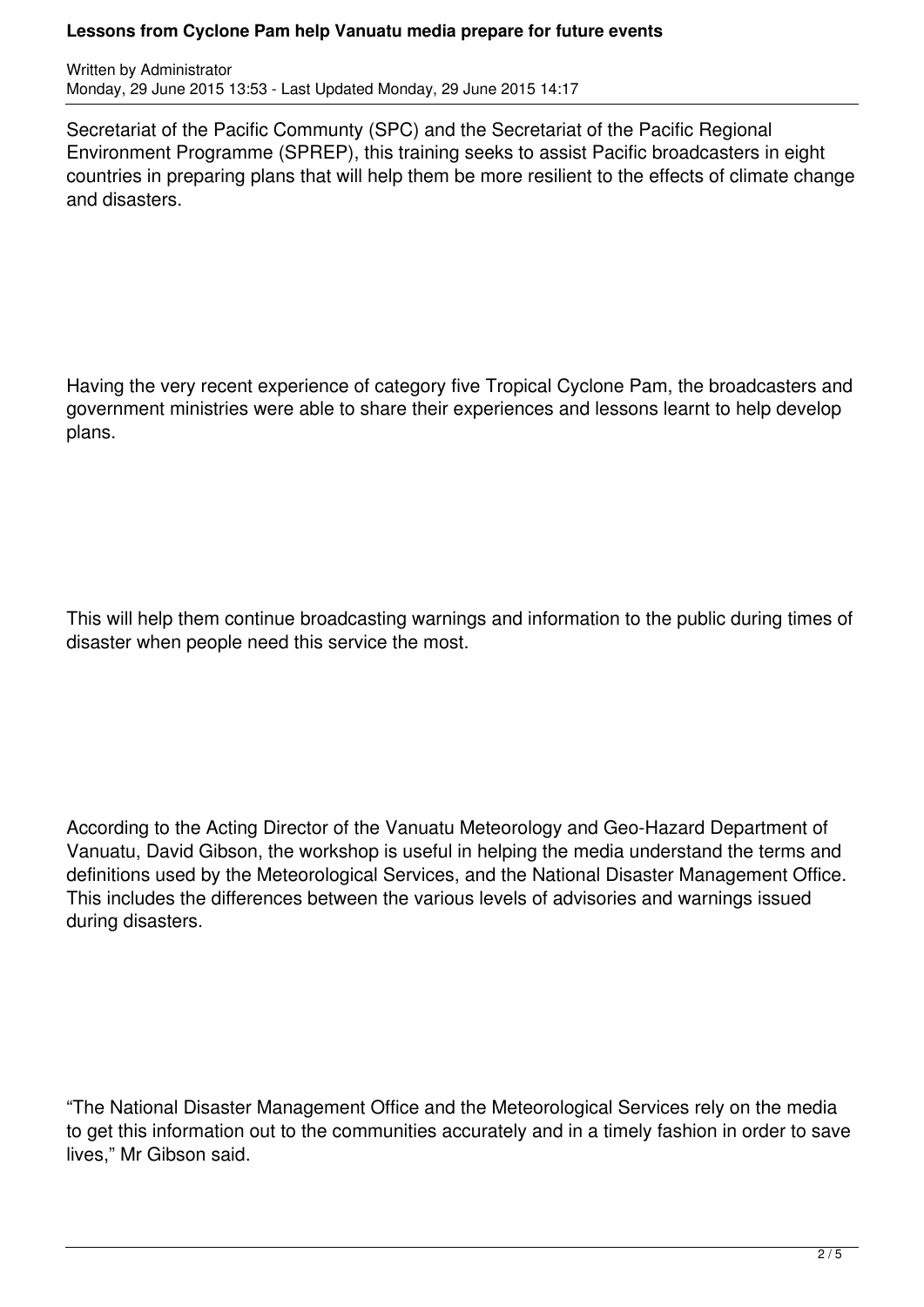"The hope is that in the development of the Broadcasters Climate and Disaster Resilience Plans their needs are met as well as ours, and that our relationships are strengthened through formal memorandums of understanding between us and the media," He said.

With the memory of Cyclone Pam fresh in their minds, lead trainer Dr Kirstie Méheux from SPC was able to help the broadcasters identify gaps in their current way of responding to disaster and how they could be better prepared for future events.

"It is important that after a disaster we take time to reflect on our experience to identify the things that worked well and also the ways we can do things better next time. This training is a timely opportunity to capture lessons and develop strategies to learn from them," Dr Méheux said.

Vanuatu Broadcasting and Television Corporation (VBTC), along with private broadcasters Capitol FM 107 and Buzz FM 96, all developed Climate and Disaster Resilience Plans during the training, followed by a simulation exercise to test the plans, identify gaps, and refine the plan.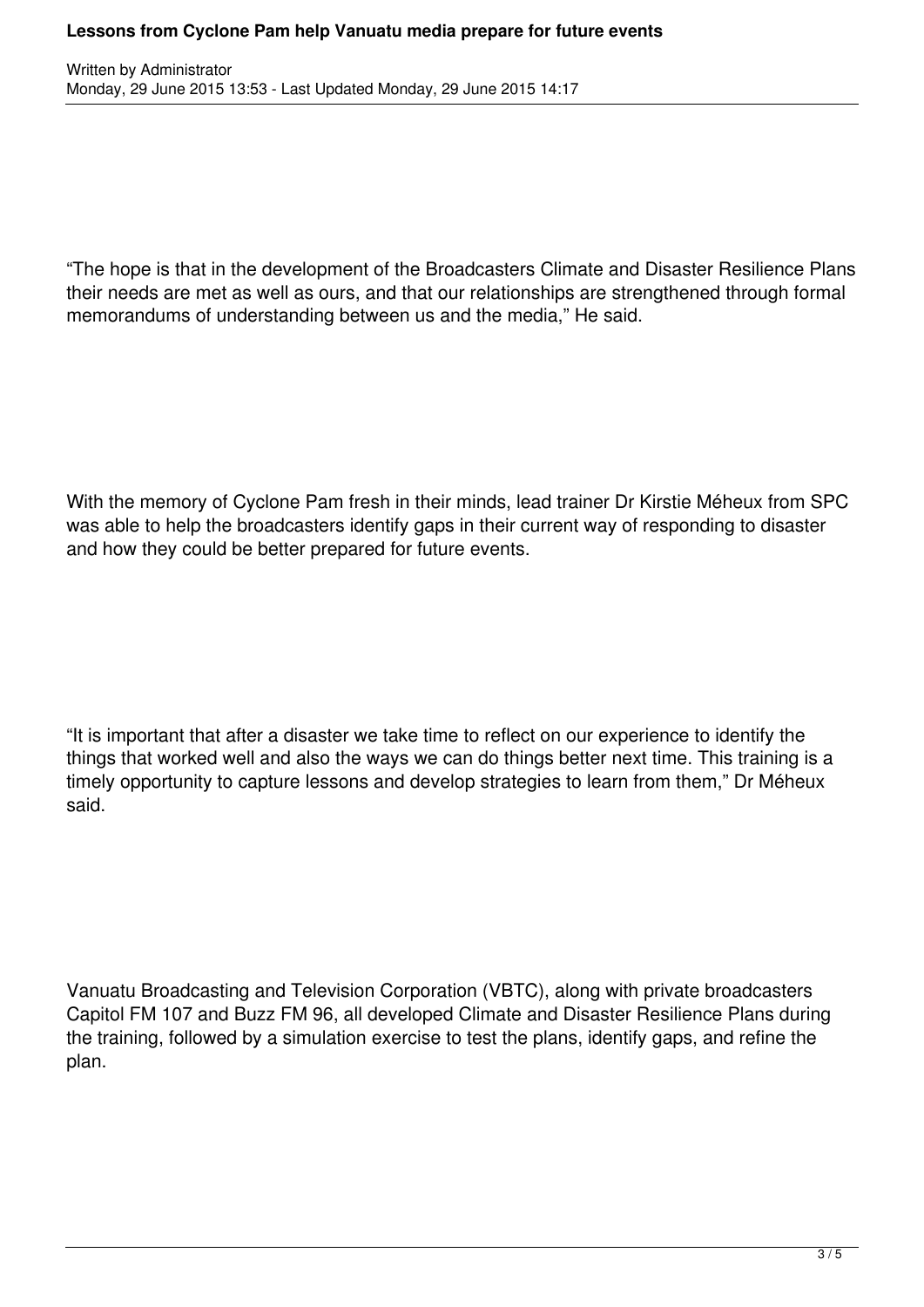## **Lessons from Cyclone Pam help Vanuatu media prepare for future events**

Newsroom training on understanding climate and disaster management terms for journalists was held on the last two days of the week.

A "lessons learnt" discussion between all media, and stakeholders, including VMGD, NDMO, the Vanuatu Police Force, and local telecom services facilitated by SPREP's Salesa Nihmei finished off the week.

The purpose of the meeting was to capture all the experiences from the media and the stakeholders during Cyclone Pam as a case study in order to map a way forward. This will assist with the National Lessons Learnt Workshop to be held at the end of the month.

The Broadcasters Climate and Disaster Resilience Plan project is being rolled out across eight Pacific island countries including the Cook Islands, Kiribati, Palau, Samoa, Solomon Islands, Tonga and Tuvalu, with Vanuatu being the sixth country to complete their training.

The training is being implemented by SPREP and SPC and exercises in the participating countries are due to be completed by the end of August 2015.